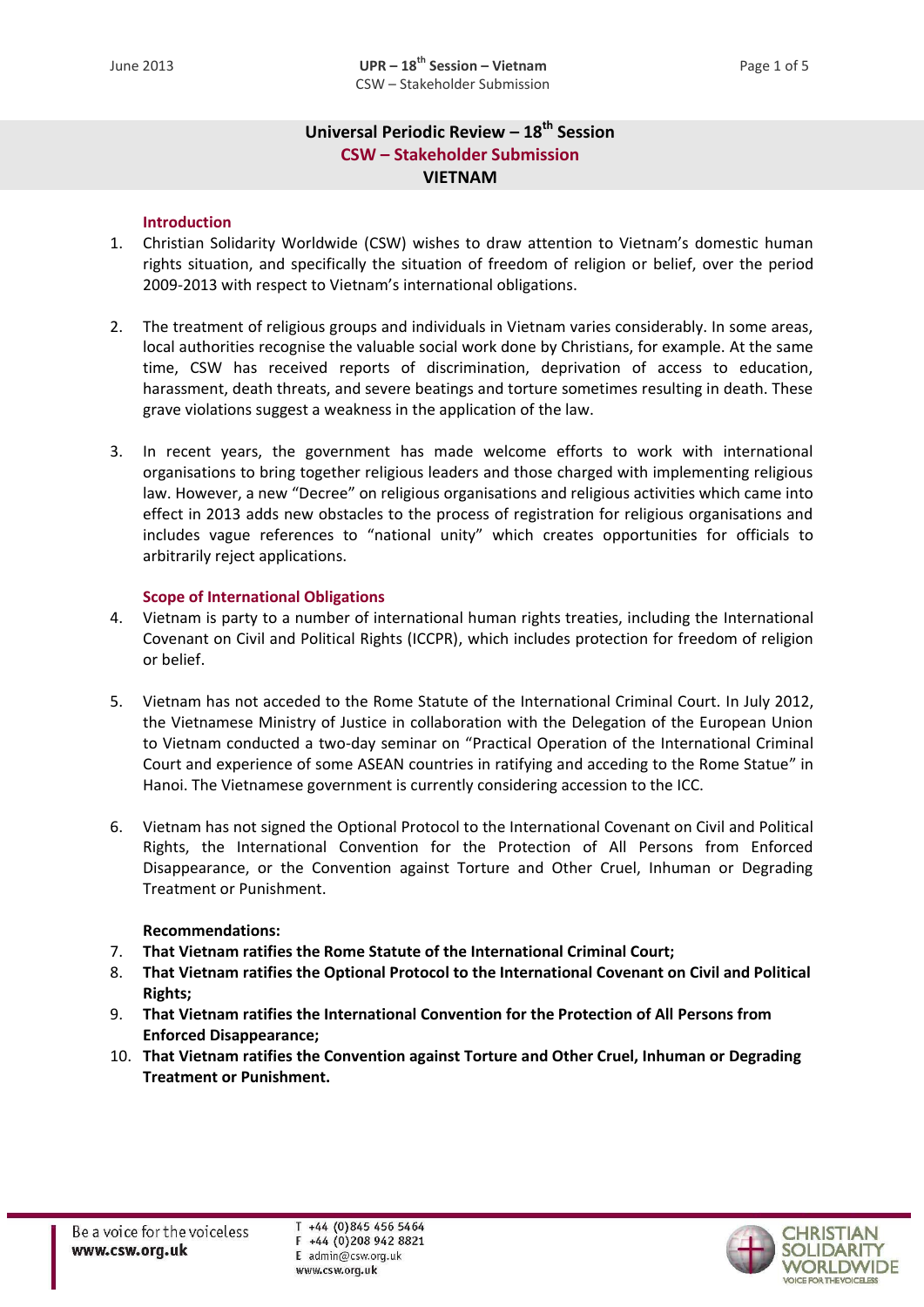## **Constitutional and Legislative Framework**

- 11. Article 70 of the Constitution of Vietnam provides that, "Citizens have the right to freedom of belief and religion, and may practice or not practice any religion. All religions are equal before the law. Public places of religious worship are protected by law. No one has the right to infringe on the freedom of faith and religion or to take advantage of the latter to violate State laws and policies". In addition, Article 69 protects the right to "freedom of speech and freedom of the press; they have the right to receive information and the right of assembly, association and demonstration in accordance with the law".
- 12. The legislative framework for the religious activities and organisations is set out in the "Ordinance Regarding Religious Beliefs and Religious Organisations" (21/2004/PL-UBTVQH11), which came into effect on 15 November 2004. Article 1 of the Ordinance guarantees citizens' "right to belief and religious freedom", and Article 8(1) prohibits discrimination on the basis of religious beliefs. The following chapters sets out provisions for "belief activities of believers" and clergy, (Chapter 2) religious organisations (Chapter 3), assets or religious establishments and social activities (Chapter 4), and international relationships (Chapter 5).
- 13. However, the Ordinance also contains ill-defined caveats which go beyond the limitations stipulated in international protections for freedom of religion. Article 8(2) prohibits the "abuse" of religion to undermine national unity, to divide the people or to conduct "superstitious practices". Religious activities may be suspended if they "negatively affect the unity of the people or the nation's fine cultural traditions" (Article 15); organisations may not contradict "the nation's fine traditions" (Article 16). In order to be recognised by the state, religious leaders must "possess the spirit of national unity and national harmony" (Article 22).
- 14. On 1 January 2013, a new Decree on religious organisations and religious activities came into effect. "Decree No. 92/2012/ND-CP: Specific provisions and measures for the implementation of the Ordinance on Belief and Religion" replaces "Decree 22" (22/2005/ND-CP). The decree provides instructions for the implementation of the Ordinance on Belief and Religion. Like the Ordinance, Decree 92 refers to "national unity" in the context of violations by believers and as a requirement for representatives of religious organisations (Article 5: "the representative must [have] a spirit of national unity and reconciliation"). There is no expansion on the definition of this term at any point in the text, rendering it vulnerable to misinterpretation or misuse by those implementing the Decree.
- 15. Furthermore, Article 5 of Decree 92 adds a new level of activity, "religious meetings" (*sinh hoat ton giao*), requiring registration/permission and in doing so simultaneously adds an extra stage to the process of applying for full registration/permission as an organisation conducting religious activities. The addition of this step appears to reverse or override the 2005 Prime Minister's Special Instruction, introduced in response to international pressure in the run-up to Vietnam's attempt to accede to the World Trade Organisation. The Special Instruction was intended to speed up the registration of Protestant house churches. Decree 92 runs contrary to this aim by slowing down the process of registration considerably.
- 16. The new Decree also requires an organisation to have 20 years or more of religious meetings: under the earlier Decree it appeared that if an organisation had 20 years of stable operation *without registration* it could apply for permission for religious activities. Under the new Decree the organisation must already be registered for religious meetings, a category which was only introduced with this Decree effective January 2013. In theory, this means it will not be possible for any organisation to register for the Article 6 category of religious activities for at least 20 years.

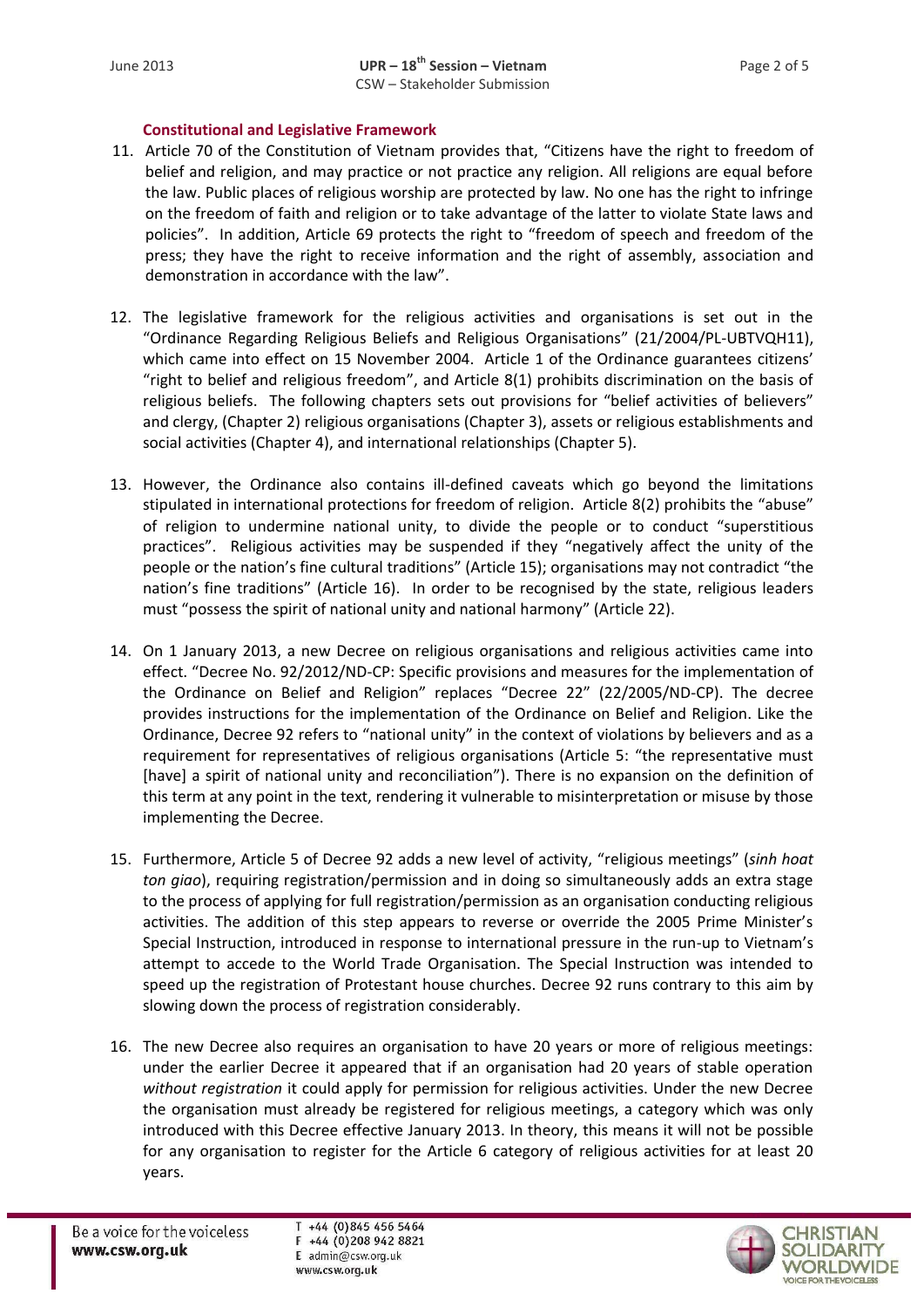17. Decree 92 further adds new conditions for the running of religious schools. Under the new Decree, the school directors must inform the central religious authorities of the number of students to be admitted and the conditions of admission (Article 15), and under Article 16, if a school wishes to enrol a foreign student, they must request permission from the central religious authorities. Under Article 40, foreigners wishing to gather for religious activities at legal religious facilities must submit an application to the relevant Provincial People's Committee. This was not stipulated in the previous Decree.

## **Recommendations:**

- 18. **That Vietnam amend the 2004 Ordinance and Decree 92 to conform to international norms regarding freedom of religion or belief;**
- 19. **That Vietnam remove obstacles to full registration of religious organisations under Decree 92, including registration requirements for religious meetings (***sinh hoat ton giao***), the condition that religious meetings have a fixed, legal venue, and the requirement that religious groups have 20 years of stable operations before applying for permission for activities;**
- 20. **That Vietnam remove vague terminology including "infringements on national security", "people's/national unity", "traditions and customs", etc. Where these terms are relevant, they should include a full definition which clearly demonstrates what does and does not constitute a crime in relation to these terms;**
- 21. **That in using terms like "fine traditions and customs", Vietnam ensures that religious traditions are protected alongside cultural traditions, and that no religion or belief is singled out as being "un-Vietnamese";**
- 22. **That Vietnam ensures that the rights of all Vietnamese citizens, including religious believers, are protected by law and by those implementing the law, including the right to freedom of religion or belief.**

#### **Institutional and Human Rights Infrastructure**

- 23. The implementation section of Decree 92 charges "Ministers, Head of Ministry-level agencies, Head of governmental agencies, Chairpersons of provinces and cities belong to the Central Government" with the responsibility of implementing the Decree (although in most cases applications for religious activities and so on are received by the Commune or Provincial People's Committee). In addition, the Viet Nam Fatherland Front plays an important role as an oversight mechanism concerning complaints and petitions.
- 24. In practice, the procedure for seeking redress or remedy for abuses committed by authorities is far from straightforward. A Vietnamese citizen who wishes to complain about a human rights violation by the authorities or an individual official must go through a complicated system of petitioning and referral. In addition, all levels of the justice system are affected by corruption and political or party influence. There is also a lack of lawyers with the experience and expertise to take on these kinds of cases.
- 25. In practice, CSW has found that most petitions for redress relating to religious freedom violations are dealt with, or dismissed, in a personal capacity, without judicial oversight. For example, one Christian organisation petitioned the provincial authorities when ethnic minority Christian children were refused admission to their school. The petitioner threatened to communicate the case to the international media: the children were allowed to attend school and those responsible for barring their access were instructed to apologise to the parents. In many other cases, however, individual complaints are dismissed or simply not acknowledged by the authorities.

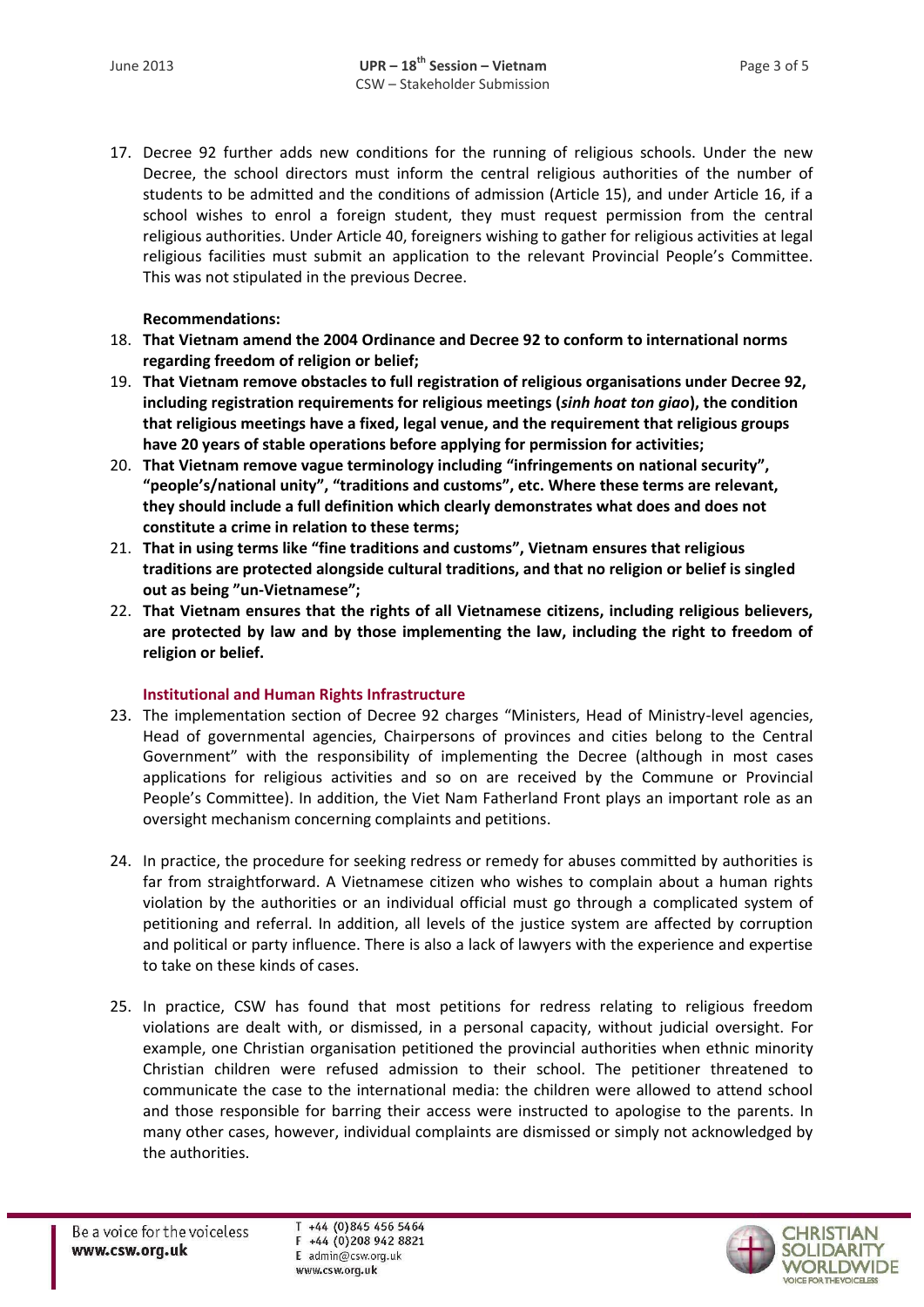26. CSW has also received reports describing the use of "thugs" apparently hired by the police to harass, intimidate and beat religious congregations and clergy. For example, in 2012 several Catholic priests were severely beaten by thugs or plainclothes police. Lawyer Le Quoc Quan, who has supported Catholics attempting to recover church property, was severely beaten by unidentified "thugs" and was later arrested.

## **Recommendations:**

- 27. **That Vietnam should establish a national human rights mechanism for receiving complaints regarding human rights violations by police and officials;**
- 28. **That Vietnam investigates allegations of harassment, discrimination and human rights violations by police and officials against those exercising the right to freedom of religion or belief, and prosecute those found to be responsible;**
- 29. **That Vietnam provides extensive and ongoing training for all government officials charged with the implementation of Decree 92, along with religious leaders, lawyers, jurists, and other relevant parties;**
- 30. **That Vietnam provides avenues for feedback from the aforementioned parties with regards to the Ordinance and Decree cited above, and actively and carefully considers comments and criticism put forward by the international community;**
- 31. **That Vietnam abolishes "national security" provisions in the criminal code which may be used to detain advocates for religious freedom and human rights;**
- 32. **That Vietnam invests in training new lawyers specialising in human rights.**

## **Interaction with International Human Rights Mechanisms**

- 33. Vietnam is now a party to over 20 international human rights treaties, and has conducted human rights dialogues with Australia, Norway, Switzerland, the US and the European Union. Human rights are also included in the Strategic Partnership Agreement between the UK and Vietnam. At the 17<sup>th</sup> US-Vietnam Human Rights Dialogue, US Deputy Assistant Secretary of State for Democracy, Human Rights and Labor, Dan Baer was prevented from meeting with activists Nguyen Van Dai and Dr. Pham Hong Son as planned.
- 34. Vietnam is a member of the Association of Southeast Asian Nations (ASEAN), and the ASEAN Intergovernmental Commission on Human Rights (AICHR). In August 2013 Vietnam will host a special meeting of the AICHR.
- 35. Vietnam initially responded positively to a visit request from the Special Rapporteur (SR) on freedom of religion or belief, for the year 2013. However, no date has been set for the visit and it is unclear whether this visit will go ahead this year, next year or at all. Vietnam has not yet responded to visit requests from the SR on torture (2013), the SR on the situation of human rights defenders (2012), and the SR on cultural rights (2011).

#### **Recommendations:**

- 36. **That Vietnam re-confirms and set a date for the visit of the United Nations Special Rapporteur on freedom of religion or belief;**
- 37. **That Vietnam responds to all other outstanding visit requests from the Special Procedures;**
- 38. **That Vietnam allows human rights dialogue delegates to meet Vietnamese citizens of their choosing, including activists.**

## **Right to Freedom of Religion or Belief**

39. Freedom of religion or belief is far from a reality in Vietnam. In recent years, the government has made welcome efforts to work with international organisations to bring together religious leaders and those charged with implementing religious law. In addition, the new Decree 92,